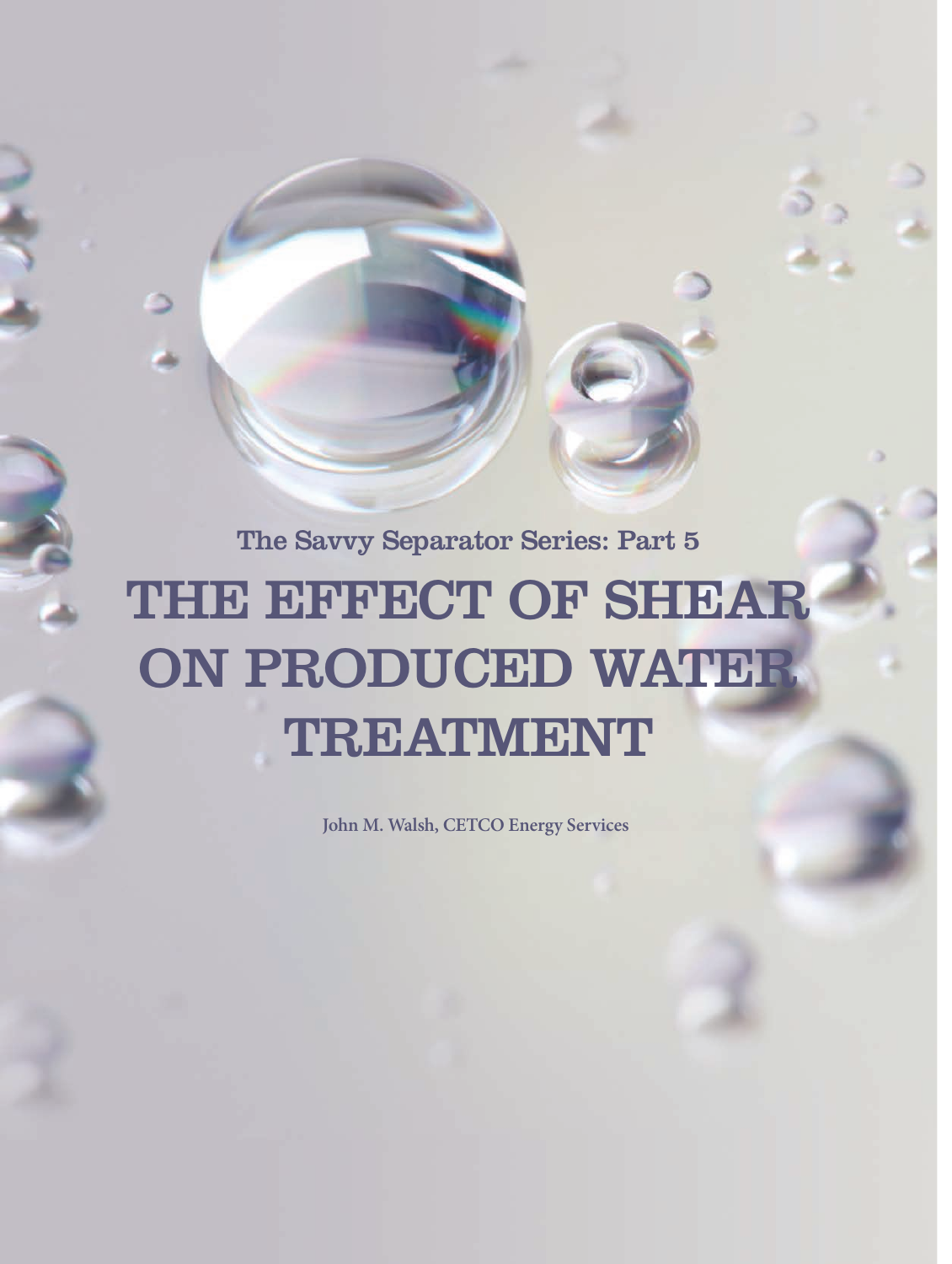hearing of production fluids creates tight oil/water emulsions, including small droplets of oil in water and small droplets of water in oil. The greater the shearing, the smaller the droplets, and the more difficult the subsequent process of separating the oil from the water. Small droplets rise very slowly and are often not adequately separated in a given residence time. This can overwhelm downstream equipment unless additional steps are taken such as increasing chemical dosage, adding or increasing heat, or removal of the emulsion for separate treatment—all of which will increase operating and capital expenses.

For our purposes, we consider only the removal of oil from water in a water treatment system. Removal of water from oil, as in oil dehydration, will be discussed elsewhere. The four objectives of the article are

- 1) To provide simple formulas that can be used to recognize when shearing is likely to be a signicant problem.
- 2) To provide formulas that help determine if mild turbulence is likely to mitigate upstream shearing.
- 3) To give practical advice on how to reduce shear in pumps and valves and how to mitigate the effect of shear.
- 4) To introduce the turbulent energy dissipation rate,  $\varepsilon$ , as a measure of turbulent shearing, and to provide formulas that allow the calculation of maximum droplet size as a function of  $ε$ .

The article is simply a review of basic droplet formation due to shearing from pipes, valves, and pumps. It is intended to remind engineers that the decisions made upstream can have a grave consequence on downstream separation equipment performance. The article focuses mostly on the sources of shear, the relative magnitude of shear, and the consequence on the oil droplet size.

Details regarding oil droplet size distribution is outside the scope of this article. Instead, the focus is on just one parameter of the droplet diameter distribution, the maximum droplet diameter. This greatly simplifies the discussion without loss of impact.

Also, the effect of smaller oil droplets on water treatment equipment is not discussed in detail. That effect varies depending on the type of equipment, be it gravity settling, a hydrocyclone, or a flotation unit. Suffice to say that the smaller the droplet diameter, the poorer the separation efficiency and the poorer the treated effluent water quality.

**Sources of shear.** There are many sources of shear. Fluids are initially subjected to shear in the reservoir, near the wellbore, where pressure drops and the narrowing radius of the flow creates an acceleration of fluid. Lifting techniques, if they are used, such as electrical submersible pumps, create turbulence to varying degrees. The wellhead choke is another, sometimes intense, source of shear. The list goes on and includes the control valves and pumps used in the facility itself.

**Mild vs. intense turbulence.** While high-intensity turbulence, as caused by valves and pumps, gives rise to smaller droplets, mild turbulence can have the opposite effect. In pipelines and flowlines, mild turbulence promotes drop-drop coalescence and actually leads to an increase in the average droplet size. It is important, therefore, to take into account the effect of turbulence in design and troubleshooting. In the case of high shear, it may be necessary to reduce shear by selection of appropriate equipment, or it may be necessary to reduce the sensitivity of the fluids to shear by adding a chemical treatment. It is important in design and in troubleshooting to have at least a rough estimate of which turbulent regime (coalescing vs. shearing) will be induced by various selected pieces of equipment.

**Turbulence makes oil and gas unique.** Turbulence and the shearing of oil droplets is one of the features of oilfield water treatment that distinguishes it from other industrial water treatment applications. Upstream oil and gas commonly involves high-pressure fluids coming into a facility, and low-pressure treated produced water leaving the facility. The pressure cascade which is used to separate gas from oil and to condition the oil to its target vapor pressure inevitably results in intense shearing of fluids through valves. In addition, recovery of oil separated from produced water usually involves pumps for the recycling of oily water. Many other industrial water treatment applications, such as pulp and paper or food and beverage, involve contaminants such as oil, grease, sticky tar-like materials, suspended polymer, and oily or polymer-coated solids particles. But oilfield water treatment is unique in that it involves all of those difficult contaminants with the added complication of shearing.

**The inevitability of shear.** To some extent, shear is an inevitable consequence of processing conditions. Fluid pressure and flow rate must be controlled through a facility in order to achieve the objectives of the facility including

- 1) gas conditioning (dewpoint, water content)
- 2) oil conditioning (vapor pressure, water content)
- 3) oil and gas pumping, if required, for export
- 4) water treatment for disposal or reuse (remove oil and solids)

Almost all facilities make use of the so-called pressure cascade in order to achieve these objectives. Flow splitting between parallel trains with upstream valves is another problem area. While a certain degree of shearing is an inevitable consequence of the economical development of hydrocarbons, there are some things that can be done to minimize the effect of shear and to maximize the size of oil drops.

**Turbulence is not so complicated at small sizes.** Within the broad subject of turbulence, only a small fraction of investigations have dealt with turbulent shearing of oil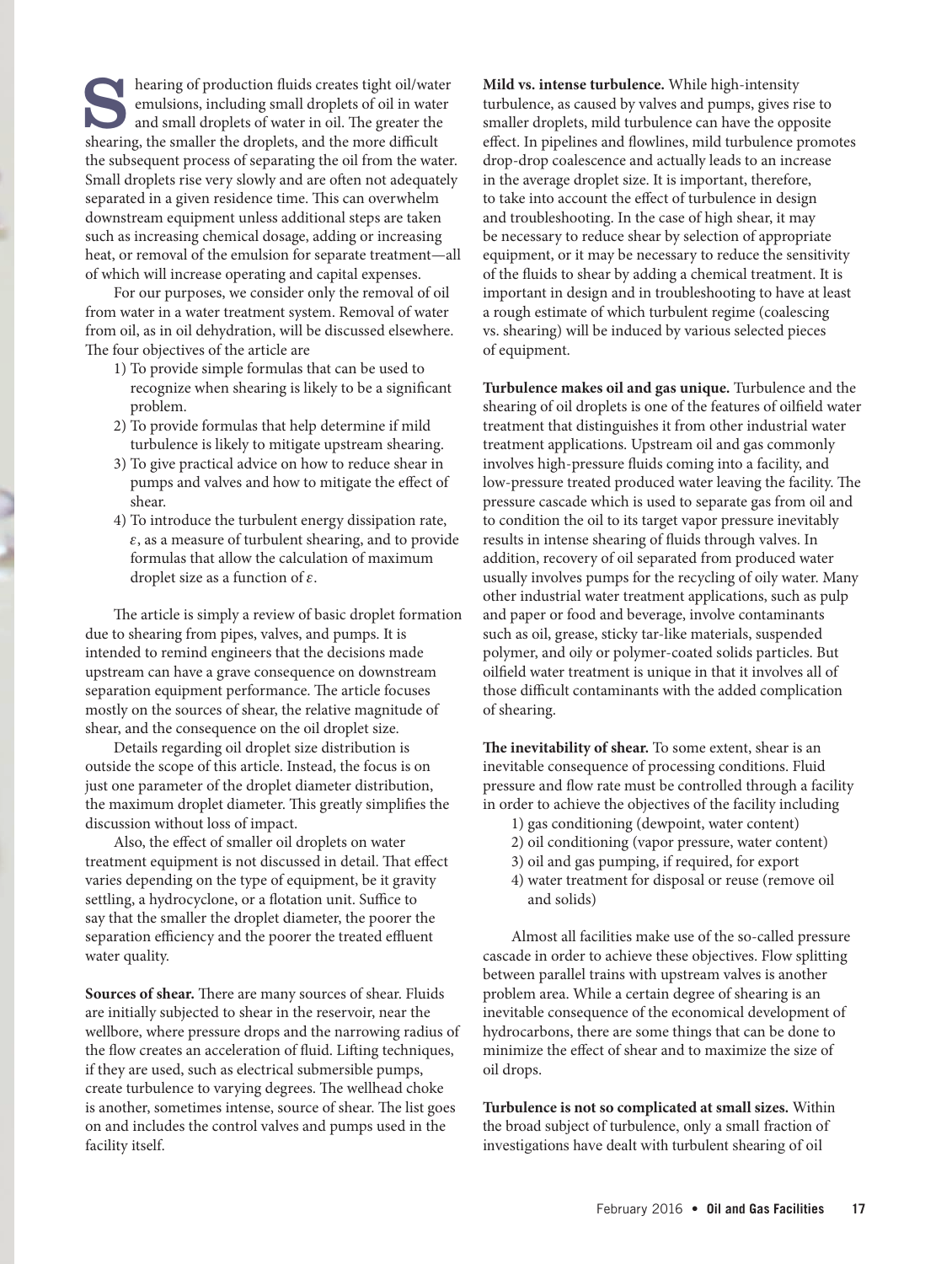droplets in water. It is a specialized application within turbulence, which is itself a very complex subject. However, one of the features that helps to simplify this complex subject is the fact that for small suspended droplets, only the small eddies are important. Small oil droplets, on the order of 1 to 50 micron diameter, which are the greatest challenge in oilfield water treatment, are mostly influenced by collision with eddies of roughly the same size. It turns out that the kinetic energy of these small eddies is relatively independent of how the turbulence is generated. The value of the kinetic energy is important, to be sure. But whether that turbulent kinetic energy is generated in a pipe, pump, or valve does not matter. The kinetic energy of the small eddies only depends on a single parameter regardless of all other features of the flow, the turbulent energy dissipation rate  $(\varepsilon)$ , which is a measure of the intensity of the turbulence.

Once the turbulent energy dissipation has been calculated, it can be used to predict a number of properties of the small eddies. The eddy collision frequency, energy of those collisions, and the drop-drop collision frequency can be calculated using simple formulas that depend on the turbulent energy dissipation rate. On a small scale, for a given value of turbulent energy dissipation rate, the turbulence generated in any of these devices (pipe, pump, or valve) looks the same. Excellent models exist for the breakage of droplets as a function of this parameter. Thus, it turns out that smallscale turbulence is actually rather straightforward.

**Bernoulli equation.** As might be expected, the Bernoulli energy equation can be used to derive practical equations for calculating the turbulent energy dissipation rate. The Bernoulli equation is written here with subscript (1) indicating the upstream location, and subscript (2) indicating the downstream location. What this equation says is that, along a fluid streamline, energy is conserved as the fluid flows from location  $(1)$  to location  $(2)$ . Any conversion of mechanical energy into heat is accounted for by the energy dissipation term  $(h)$ , which is explained more completely later.

$$
\frac{P_1}{\rho} + \frac{u_1^2}{2} + gz_1 = \frac{P_2}{\rho} + \frac{u_2^2}{2} + gz_2 + h \dots \dots \dots \dots \dots \dots \tag{1}
$$

where

 $\rho$  = density of the fluid (kg/m<sup>3</sup>)  $P_1$  = pressure at upstream location (N/m<sup>2</sup>)  $P_2$  = pressure at downstream location (N/m<sup>2</sup>)  $u_1$  = superficial velocity of the fluid at the upstream  $location(m/s)$  $u_2$  = superficial velocity of the fluid at the downstream location (m/s)  $z_1$ ,  $z_2$  = elevation of fluid relative to reference points upstream and downstream (m)  $h$  = energy dissipation due to viscous dissipation from point (1) to point (2)  $(J/kg)$  $g =$  acceleration due to gravity (9.81 m/s<sup>2</sup>)

**Units of energy per unit mass.** Each term of the equation has units of Nm/kg, which are equal to J/kg (energy per unit mass of fluid). From the standpoint of shearing of oil droplets, the interesting term is  $h$ , the energy dissipation due to fluid friction (aka viscous dissipation). For flow through a pipe, elbow, or a pump, energy dissipation is mostly due to turbulence. In reality the energy is not lost, it is converted from mechanical energy into thermal energy. The magnitude of this energy conversion can be significant from the standpoint of shearing of oil droplets, or even in terms of pressure drop in some cases. However, from the standpoint of temperature rise, it is rather small, due to the high heat capacity of most liquids.

**Energy dissipation.** The typical equation that is used to estimate the energy dissipation  $(h)$  in turbulent pipe flow is given by

<sup>2</sup> 2 *u D <sup>L</sup>* <sup>=</sup> *fh* . . . . . . . . . . . . . . . . . . . . . . . . . . . . . . . . (2)

where

- $L =$ length of pipe segment between points 1 and 2  $(m)$
- $u$  = superficial velocity ( m/s;  $u = Q/A$ , where *Q* is the volumetric flow rate, and *A* is the crosssectional area of the pipe)

$$
D
$$
 = pipe diameter (m)

 $f$  = Fanning friction factor (dimensionless)

This is a well-known empirical relationship. The friction factor depends on the Reynolds number of the flow. It can be calculated for straight pipe, elbows, and T-junctions. It is discussed in more detail later. The units of energy dissipation (*h*) are  $m^2/s^2$ , which is equivalent to energy per unit mass (J/kg), as expected. In the next section, the turbulent energy dissipation rate is discussed, which has the units of W/kg, which is equivalent to J/kg⋅s, or m<sup>2</sup>/s<sup>3</sup>.

Most readers will realize that the energy dissipation term (h, aka friction loss) in Bernoulli's equation (Eq. 1) encompasses all energy losses (straight pipe, elbows, valves, etc.) and for that matter energy inputs due to work done from, say, pumps. Equation 2 allows the calculation of  $h$ for only a couple of these cases. One case of interest here is that of a dispersion of oil droplets in water at moderate oil concentrations (<1%). Another case, of less interest, is that of a single phase fluid. The same equation can, to a very good approximation, be applied in both cases. Essentially the same energy dissipation will occur for a given set of turbulent flow conditions, whether the oil is present or not, for moderate oil concentrations. From the standpoint of the fluid, very little energy goes into oil droplet breakage. From the standpoint of the oil droplets, the energy is intense. Almost all of the energy goes into viscous dissipation thermal energy. Thus an equation written for the case of a single phase fluid (Eq. 2) can be applied to the case of interest here (oil droplets dispersed in water).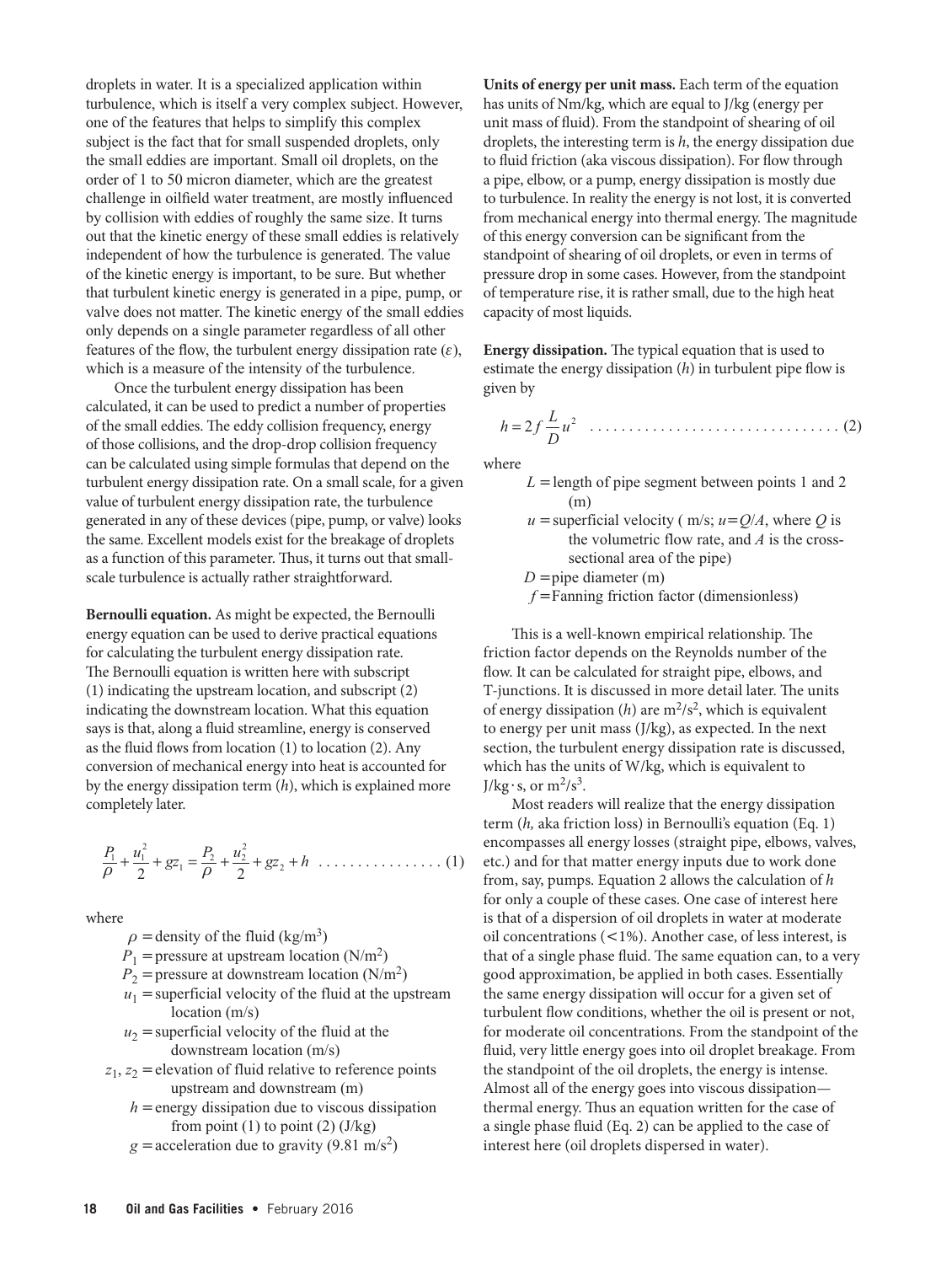**Energy dissipation vs. energy dissipation rate.** As discussed above, the turbulent energy dissipation rate is the rate of energy loss due to fluid friction. If the location of points (1) and  $(2)$  are chosen such that the flow is relatively similar in terms of flow rate, diameter, and turbulence intensity, then the situation is relatively easy to analyze. The rate of energy loss is given by  $h/t$ , where t is the time required for the fluid to traverse from point (1) to point (2). A simple way to calculate this time is given by  $t = L/u$ , where L is the length of pipe between point (1) and point (2); and  $u$  is the superficial velocity  $(u=Q/A)$ . Substituting these quantities into the equation for the rate of energy dissipation gives

<sup>2</sup> <sup>3</sup> *<sup>u</sup> D f L hu t h* <sup>ε</sup> === ( ) . . . . . . . . . . . . . . . . . . . . . . . . . (3)

where

 $\varepsilon$  =turbulent energy dissipation rate (m<sup>2</sup>/s<sup>3</sup> or W/kg)  $h/t$  =rate of energy dissipation due to fluid friction  $(W/kg)$ 

This equation will be used later to calculate values of energy dissipation rate. The units are energy per unit mass per unit time: W/kg (J/kg⋅s). Physically, these units are power per unit mass. The units highlight an important aspect of this equation. The quantity of interest is not a measure of energy. The quantity of interest is the turbulent energy dissipation "rate." It is the rate at which fluid turbulence dissipates energy that is important in oil droplet shearing. The greater the rate of energy dissipation, the smaller the oil droplets as a result of shear.

It is also of note that turbulent energy dissipation will occur whether the fluid is single phase (e.g., pure water), or a dispersion of oil droplets in water, or multiphase (gas, oil, and water). The calculation of  $\varepsilon$  will vary in these situations. The particularly simple case of a dispersion of oil droplets in water was chosen for the illustrative example given above.

In the case of oil droplets dispersed in water, not all of the turbulent energy goes into breaking up the droplets. Almost all of the turbulent energy is dissipated in the form of heat. The mechanism for this dissipation is the fluid friction experienced by the eddies. This fluid friction occurs over all sizes of eddies but the greatest dissipation rate occurs at the small-scale eddies. These small-scale eddies also happen to smash into the oil droplets and break them into smaller droplets. This is the process modeled here. But for moderate concentrations of oil in water this process has a negligible effect on the rate of energy dissipation.

**Illustrative calculations.** Equation 3 can be used to calculate values for the energy dissipation rate for pipe flow, and the values calculated for straight pipe are plotted in **Fig. 1.** A range of flow rates has been used. Two pipe diameters were selected, 4 in. and 6 in. The Fanning friction factor  $(f)$  was estimated as 0.01. A single value of the Fanning friction factor was used. (For more rigorous calculations, the Fanning friction factor should be calculated as a function of the



Flow Rate (B/D)

**Fig. 1—Turbulent energy dissipation rate (**ε**) vs. flow rate for two different diameter flowlines. This is an example of mild shear discussed in the text.**

Reynolds number. For our purposes here, this level of detail is considered unnecessary. Using metric units makes the calculations easy.) A fluid flow rate of 3 m/s corresponds to 13,200 BWPD for a 4-in. (0.1 m) diameter pipe. Substituting these values into Eq. 3 gives:  $2 \times 0.01 \times 3^3 / 0.1 = 5.4$  W/kg. This is the value in the figure (red line).

**Order of magnitude.** As shown by these calculations, the magnitude of energy dissipation rate is between 1 W/kg and 10 W/kg for straight pipe flow. As will be demonstrated later, these values are low compared to those for flow through a valve or pump. In fact, it will be shown that these values do not cause droplet breakup. Instead, this level of mild turbulence intensity actually enhances coalescence. This is the basis of the SP-Pack device invented by Ken Arnold (1991).

**Reynolds number.** It is worthwhile to point out the difference between the energy dissipation rate  $(\varepsilon)$  and the Reynolds number  $(N_{\text{RF}})$ . For many engineers, Reynolds number is the quantity that comes to mind in relation to fluid turbulence. The Reynolds number provides a criterion for the transition from laminar to turbulent flow. That transition is governed by the ratio of convective force to viscous resistance. The higher the Reynolds number, the more intense the turbulence. But the Reynolds number does not provide a useful relation between turbulence intensity and eddy characteristics. The difference between the Reynolds number and the turbulent energy dissipation rate is analogous to the difference between a momentum balance (Navier-Stokes equation, i.e., N<sub>RE</sub>) and an energy balance (Bernoulli equation, i.e.,  $\varepsilon$ ).

As shown in Fig. 1, the energy dissipation rate increases by a factor of approximately 15 in going from a 6-in. to a 4-in. diameter pipe at a fixed volumetric flow rate. The Reynolds number only increases by a factor of 3/2 for the same change in pipe diameter at fixed volumetric flow rate. The fluid energy has increased much more than the fluid momentum.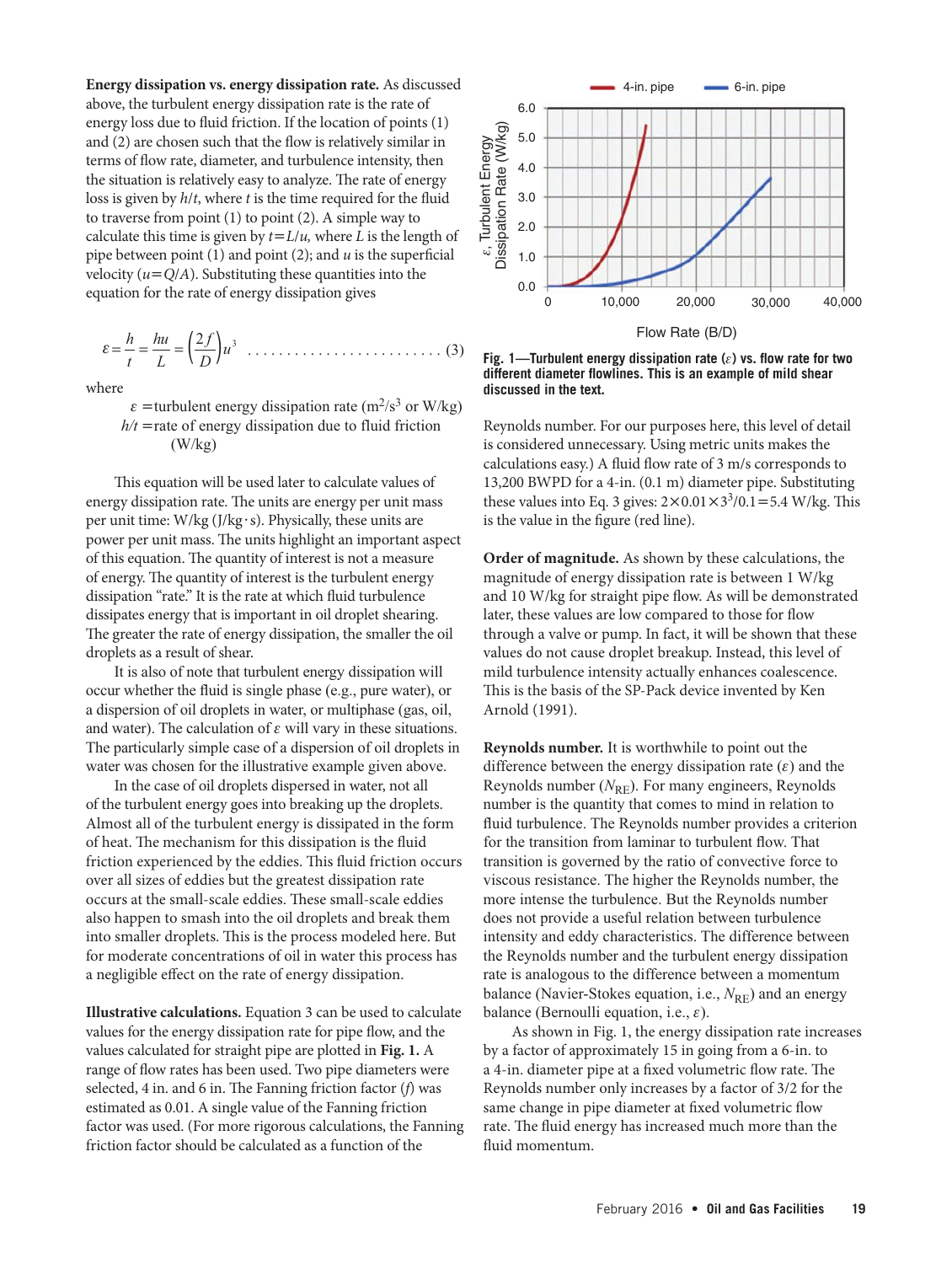**Pressure drop through a valve.** Returning to Bernoulli's equation, a useful formula can be derived that can be used to estimate the energy dissipation rate for flow through a valve. Assuming that the height of the fluid going into the valve equals that coming out of the valve, i.e.,  $z_1 = z_2$ , and assuming that the superficial velocity is the same going in and coming out, i.e.,  $u_1 = u_2$ , this leaves only the terms involving the pressure drop ( $P_1-P_2$ ), and the energy loss (h). The energy loss per unit time is then given by

*t*  $\epsilon = \frac{\Delta P}{\rho t}$ . . . . . . . . . . . . . . . . . . . . . . . . . . . . . . . . . . . . . (4)

where

 $t =$ time that the fluid experiences intense turbulence (s)

From inspection of Eq. 4, the following conclusions can be drawn. The greater the pressure drop per unit time, the smaller the maximum droplet size that will be generated. Thus a pressure drop experienced over a short time (e.g., through a control valve) will generate a smaller droplet size than the same pressure drop experienced over a longer time (e.g., pipeline). Also, a key point is that the pressure profile goes through a minimum which is followed by pressure recovery. If the depth of this minimum can be reduced by clever valve design, then shearing of oil droplets can be reduced as well (see below). Eq. 4 can be used to calculate the energy dissipation but that will not be done here.

In much of the quantitative equipment design work the turbulent energy dissipation rate is calculated using computational fluid dynamics (CFD). When CFD is used, it is customary to calculate the entire droplet diameter distribution. In order to do this, additional models are required for the coalescence rate (Liao and Lucas 2010) and

droplet breakage function (Liao and Lucas 2009). Also, it is customary to use a Population Balance Model within the CFD code in order to ensure that the mass of the oil droplets is conserved through the process. Without going into further details, there are some subtle nuances that need to be considered in order to obtain accurate results. The literature is very good and quite readable (van der Zande 2000 and van der Zande et al. 1998).

**Maximum droplet size.** Whether or not the shear rate is sufficient to break the drops depends on the interaction between two stresses (force per unit area). One of these stresses is external to the drop and is due to turbulence as just described. The other stress occurs at the oil/water interface. The interfacial stress due to interfacial tension acts to restore the spherical shape of the drop and minimize the interfacial area. If the shear rate across the drop due to turbulence is sufficiently high to overcome the interfacial restorative stress, the drop will break apart. Thus, for a given shear, there will be a maximum droplet size, which is related to the relative strength of turbulent shearing forces (characterized by  $\varepsilon$ ), and internal droplet forces characterized by interfacial tension  $(\sigma)$ . The ratio of stress caused by turbulence to restorative stress due to surface tension is known as the Weber number.

**Maximum droplet diameter vs. shear intensity.** The process described above was first quantified in mathematical form by Hinze (1955), and subsequently improved (Davies 1985). As a point of interest, Hinze was a pioneer in the field of turbulence. He started his career at an oil company where he developed his ideas about droplet shearing. **Fig. 3** gives the result of his model and shows the range of turbulent energy dissipation rate associated with straight pipe, high-shear centrifugal pumps, and valves.

The equation for these curves is





**schematically in a globe type control valve.**



**Fig. 3—The maximum oil droplet diameter as a function of the turbulent energy dissipation rate. Three values of interfacial tension are considered (1, 5, and 30 mN/m), where the larger interfacial tension is shown as the solid line.**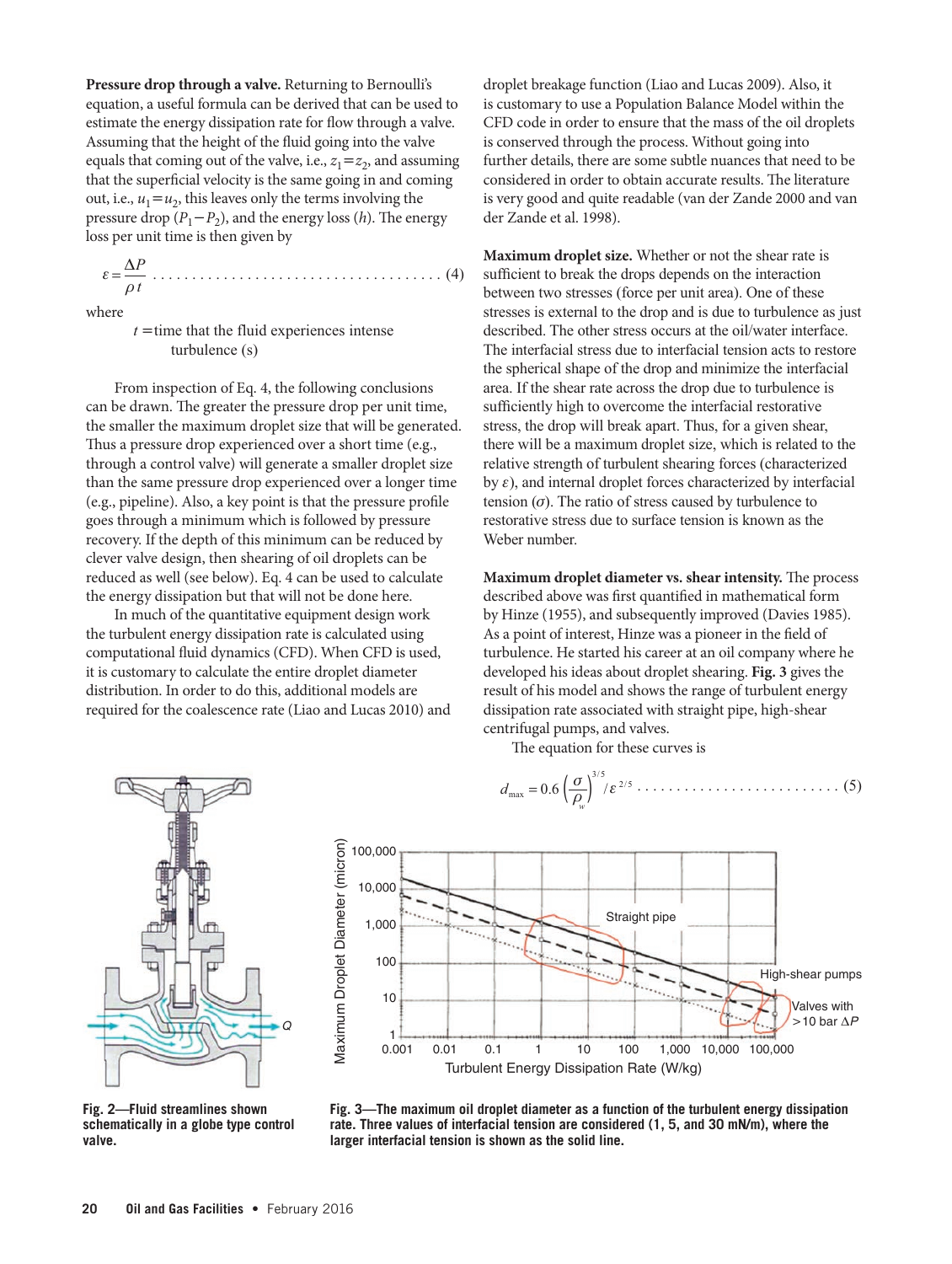### where

- $d_{\text{max}}$  =maximum droplet diameter (m)
	- $\sigma$  = interfacial tension between the oil and water phases (N/m)

In the above equation, the units for interfacial tension are  $N/m$ . In Fig. 3, the units are  $mN/m$  (milliNewton per meter), which is equivalent to the more familiar units of dyne/cm. In the original Hinze paper (1955), the model was compared to experimental data. Good agreement was found for a light (low-viscosity) oil in water. It is important to point out that the Hinze model does not take into account the viscosity of the oil phase, nor the concentration of the oil phase (oil cut). Subsequent work on these models do account for these interactions (Davies 1985). Also, the Hinze model, and other models for the maximum droplet size, do not take into account drop-drop coalescence, which generally occurs immediately downstream of any intense region of turbulence.

**Drop size as a function of interfacial tension.** As shown in Fig. 3, the drop size resulting from shear is a strong function of interfacial tension. Low interfacial tension results in small drops. In typical oil/water systems, low interfacial tension can be the result of the following factors:

- naturally occurring polar molecules in the produced fluids that migrate to the interface
- excessive use of production chemicals such as corrosion inhibitor and/or low dose hydrate inhibitor

Both of these classes of surface active chemicals have a similar effect. They both reduce the interfacial tension, thus making oil droplets more sensitive to shear. Also, the presence of these molecules at the oil/water interface creates an energy barrier to coalescence. Thus, once the small droplets are formed, they remain stable and generally lead to water quality problems. Most applications of production chemicals do not lead to drastic water treatment problems. However, in some cases where asset integrity or flow assurance would otherwise be in jeopardy, high doses of production chemicals are the saving grace for the facility.

**Pumps.** In 1988, Flannigan et al. published measured oil droplet size for a number of different types of pumps over a range of differential head. The results of these measurements are given in **Fig. 4.** All of the pumps were fed the same or similar oil/water emulsion, and were operated at the same flow rate over a range of differential head.

Centrifugal pumps are by far the most widely used type of pump in upstream oil and gas facilities. From a water treating perspective they have benefits and drawbacks. The cost of a centrifugal pump, compared to that of most positive displacement pumps is an obvious attraction. Also, for produced water service, reliability of positive displacement pumps is not necessarily a drawback but does depend on the details of the design (see www.nov. com/waterwolf for a successful design). Ditria and Hoyack

(1994) summarized the situation at that time by saying that centrifugal pumps are not normally thought of as low-shear pumps; however, due to their simplicity, reliability, and relatively low cost, they are more appropriate than positive displacement pumps for some applications. Shearing can be reduced by design features that maintain a high hydraulic efficiency (e.g., do not use a recessed impellor) and a low speed (e.g., large impellor diameter). Multiple stages can be used to reduce the head per stage.

Another option to using a modified centrifugal pump is to use a positive displacement pump. As shown in Fig. 4, there are a number of positive displacement pump types that generate less shearing than a centrifugal pump. Several pump manufacturers have improved the reliability of these alternative pump types in the past 20 years making them a viable alternative.

In some water treatment process systems, a booster pump is required for recycling fluids into an upstream location. An example would be the case where the water discharge from a bulk oil treater is routed to the freewater knockout. This is not necessarily a recommended routing. However, where such routing, or similar routing, does occur a pump is required to move the fluid from the downstream lower-pressure location into the upstream higher-pressure location. Pumps that are imbedded in the process system need to be controlled in such a way that they do not cause level control problems in either the vessel that provides the feed fluid or the part of the system that they are pumping into. Two design scenarios are shown in **Fig. 5.**



**Source: Flannigan et al. 1988.** 

**Fig. 4—The effect of pump shear on oil droplet diameter for centrifugal and other pump types. It is noted that in the original reference, the figure legend contained an obvious mistake where lines 6 and 7 had been switched. As shown above, line 7 is clearly that of a centrifugal pump.**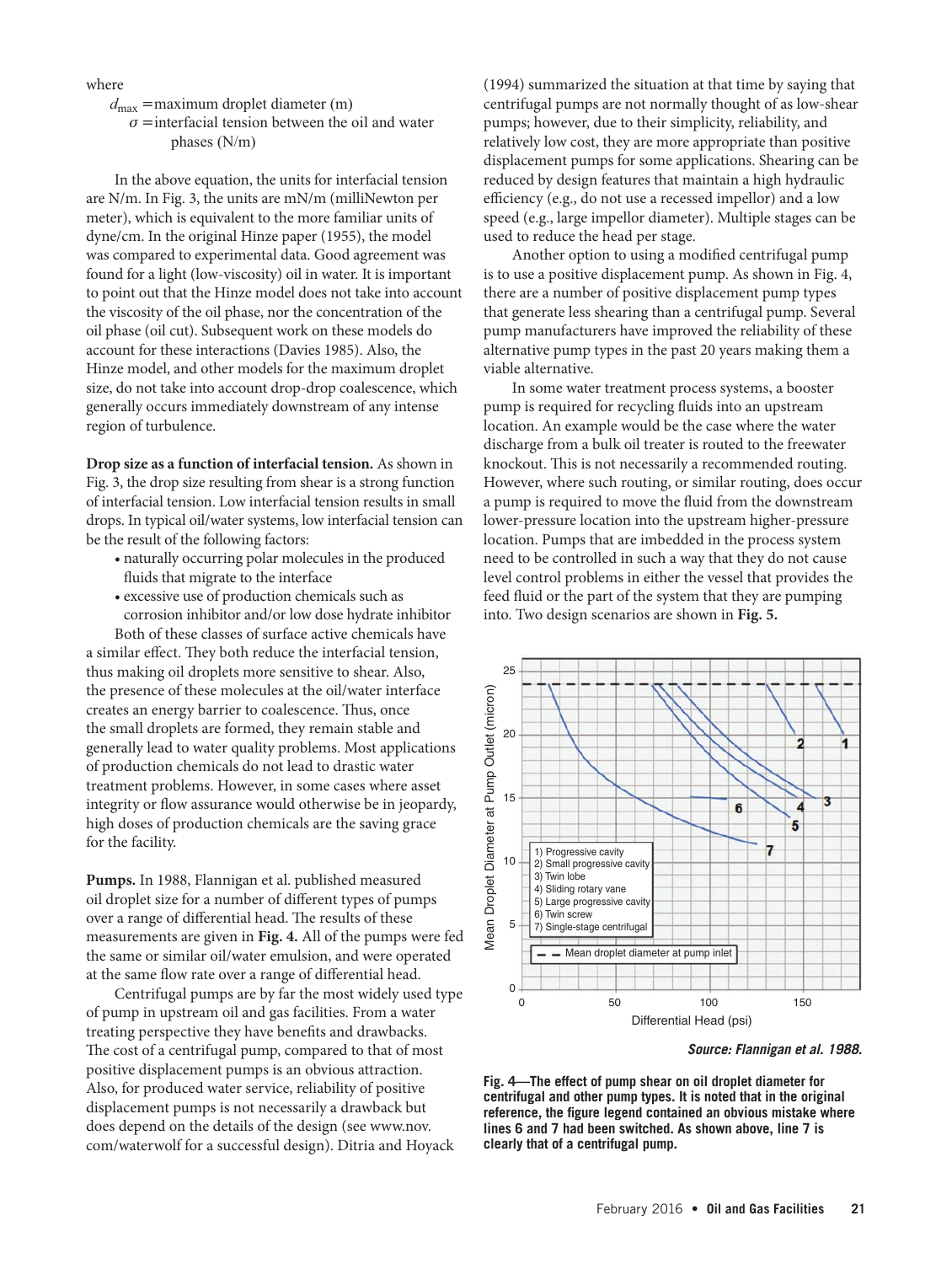

**Fig. 5—Two pump and control schemes. The one on the left involves a constant speed pump and level control valve (LCV). The one on the right can be used in the same service but the control is implemented by a variable speed drive (VSD). The scheme on the left provides significantly greater shear of the fluids than the one on the right.**

On the Auger platform in the US Gulf of Mexico, the scheme on the left of the figure was replaced with the scheme on the right and water quality was improved.

**Valves.** There are fewer options for reducing the shear in valves than there are for pumps. Pressure control is paramount in processes such as well control, sand control, hydrate control, oil conditioning, and gas gathering and compression. However, there are some options. First, the application of a properly chosen chemical can reduce

the effect of valve shearing. The mechanisms are not well understood but are believed to be related to promoting droplet coalescence. In every instance of shearing, there is a gradual reduction of shear and the fluid emerges from the valve or pump. As shear decreases, the fluid enters a zone where the turbulent energy dissipation rate is favorable for droplet-droplet collision and coalescence. Chemicals that migrate to the oil/water interface force other surface active molecules away from the interface and can reduce the effect of shear by promoting coalescence. These chemicals can also be used on their own in moderate shear zones. Location of shearing can also be a factor. If the location of a valve can be moved farther upstream from the separation equipment, then there will be additional time for drop-drop coalescence to occur before separation.

Finally, a promising area is the development of lowershear valves. There are several candidates being developed and tested. They almost all rely on extending the time over which the fluid experiences the pressure drop. According to Eq. 4, this reduces the turbulent energy dissipation rate. Since the pressure drop is fixed by the process conditions, the only variable left is the time.

A promising valve is the Typhoon valve (Husveg et al 2009). It was designed using hydrocyclone principles where a swirl motion is induced in the fluid as it passes through the pressure-reducing zone of the valve. The fluid mechanics of the swirl motion cause the pressure drop to be much more



#### Oil Concentration in Test Separator Water Outlet

#### **Source: Husveg et al. 2009.**

**Fig. 6—Oil-in-water concentration in the water discharge of the test separator at the Statoil Oseberg C platform. The water cut of fluids going into the test separator was 50%. Water retention time in the test separator was between 10 min and 15 min. The pressure drop across each test valve was 70 bar.**